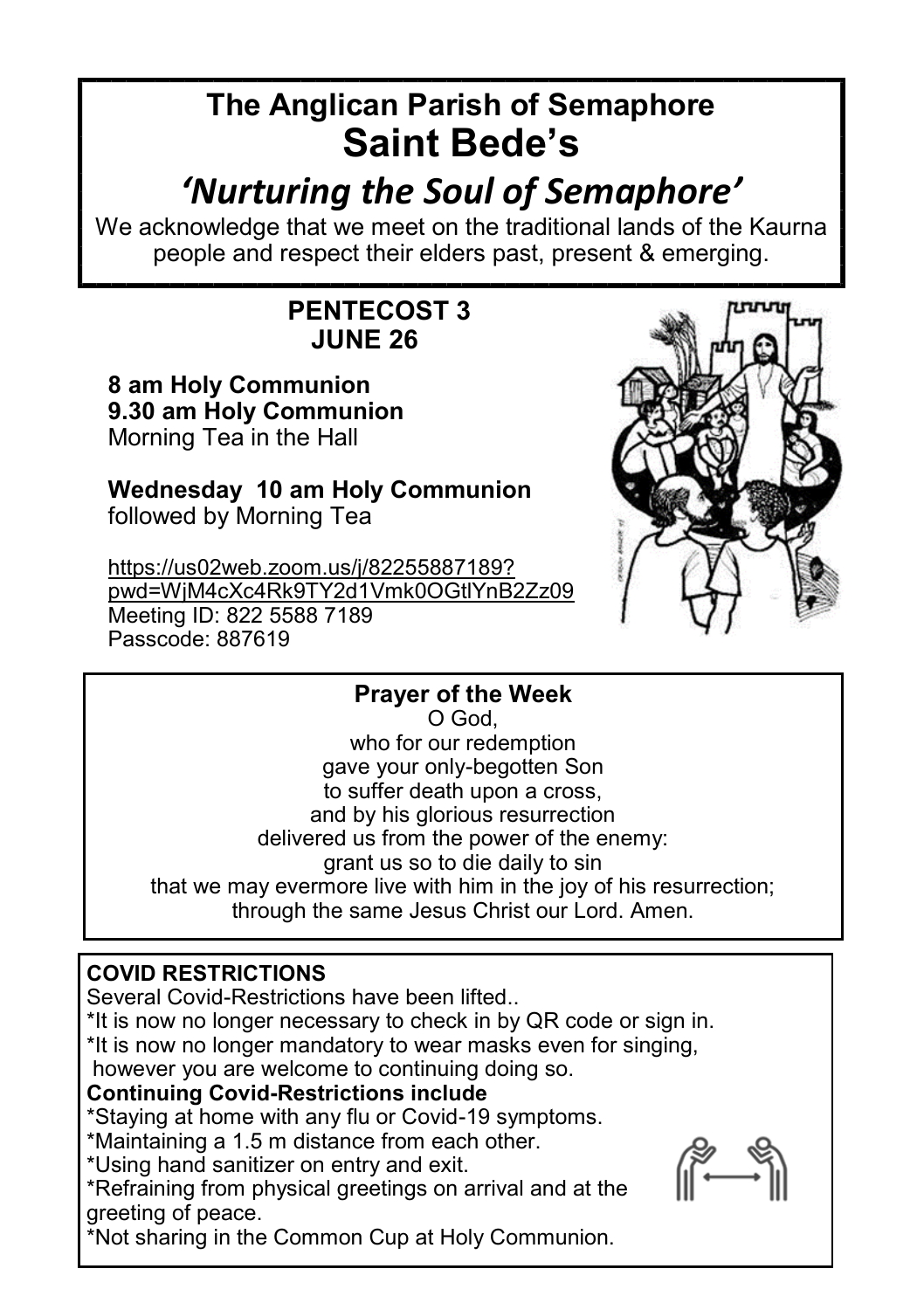## **Janet Sutherland.**

Today we give special thanks for the life and ministry of Janet Sutherland. Janet was an active member of this church for many years, teaching in the Sunday School and being very much part of our community. She enjoyed singing and took part in the life of St Bede's. Janet has been living at the Semaphore Residential facility for many years. She died there on Sunday 19th June. May she rest in peace and rise in glory. We pray for her brother Bob and all who love and mourn her.

NAIDOC WEEK CELEBRATION SUNDAY JULY 10. A special service with invited guests is to take place at 9:30am, followed by Morning Tea.

The 8.00 am service will take place as usual

**Breakfast@StBede's** is seeking donations of the following items: baked beans, Just Right, Rice Bubbles, Cornflakes (not Weetbix), Squeeze bottles of tomato sauce and barbecue sauce, and plastic carry bags.

We appreciate donations from the congregation and other generous people.



**Pentecost 3**

In his letter to the Galatians, St Paul lists the fruit of the Holy Spirit: love, joy, peace, patience, kindness, generosity, faithfulness, gentleness, and self -control. He contrasts them with the 'works of the flesh' – which will lead us to lose our place as an inheritor of the kingdom of God. By working to bring the fruit of the Spirit to the forefront in our lives, we bring ourselves closer to being numbered among the citizens of God's kingdom. If I were to examine myself, would I find areas in my life that I could work on to bring out more of the fruit of the Spirit?

- Jesus Christ, Son of Man, help me to live a life marked by the fruit of your Spirit, so that I may ever come closer to you.
- Give thanks for the Church of Pakistan, remembering especially today their ministry in a predominantly non - Christian context.

*Text:* Robert McLean © Anglican Board of Mission, 2022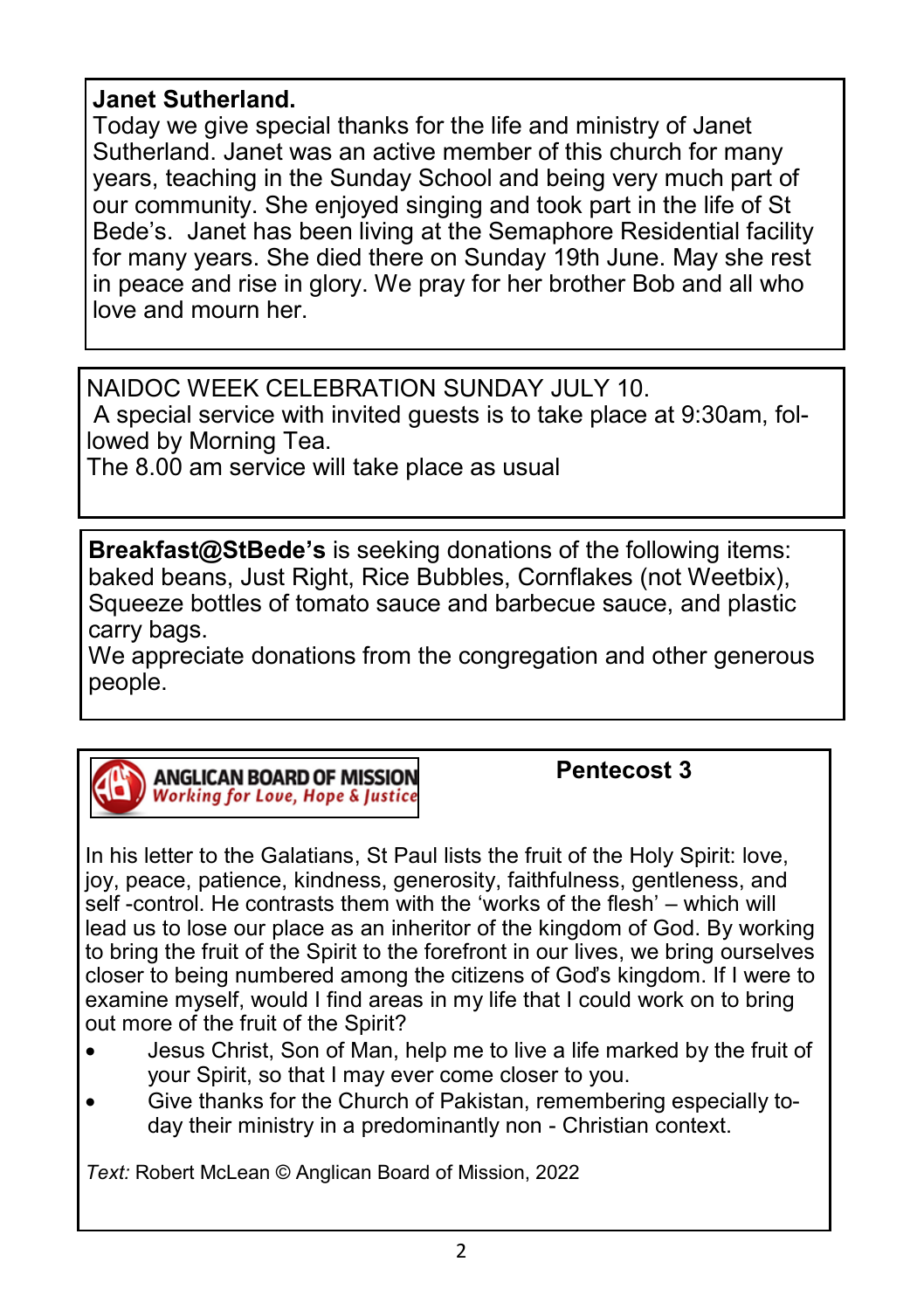## **HYMNS:**

Int TiS 433 Christ is our cornerstone Grad TiS 699 A new commandment (printed in Pewsheet) Offert TiS 526 Lord Jesus Christ, you have come to us Comm TiS 657 God of freedom, God of justice P/C TiS 537 Let us talents and tongues employ

## **SENTENCE:**

Those who find their life will lose it, and those who lose their life for Jesus' sake will find it. Matthew 10.39

## **THE COLLECT:**

O God, the light of the minds that know you, the life of the souls that love you, the strength of the thoughts that seek you: help us so to know you that we may truly love you, and so to love you that we may fully serve you, whose service is perfect freedom; through Jesus Christ our Lord. Amen.

# **FIRST READING: 2 Kings 2:1-2,6-14**

**<sup>1</sup>** Now when the Lord was about to take Elijah up to heaven by a whirlwind, Elijah and Elisha were on their way from Gilgal. **<sup>2</sup>** Elijah said to Elisha, 'Stay here; for the Lord has sent me as far as Bethel.' But Elisha said, 'As the Lord lives, and as you yourself live, I will not leave you.' So they went down to Bethel. **<sup>6</sup>** Then Elijah said to him, 'Stay here; for the Lord has sent me to the Jordan.' But he said, 'As the Lord lives, and as you yourself live, I will not leave you.' So the two of them went on. **<sup>7</sup>** Fifty men of the company of prophets also went, and stood at some distance from them, as they both were standing by the Jordan. **<sup>8</sup>** Then Elijah took his mantle and rolled it up, and struck the water; the water was parted to the one side and to the other, until the two of them crossed on dry ground. **<sup>9</sup>** When they had crossed, Elijah said to Elisha, 'Tell me what I may do for you, before I am taken from you.' Elisha said, 'Please let me inherit a double share of your spirit.' **<sup>10</sup>** He responded, 'You have asked a hard thing; yet, if you see me as I am being taken from you, it will be granted you; if not, it will not.' **<sup>11</sup>** As they continued walking and talking, a chariot of fire and horses of fire separated the two of them, and Elijah ascended in a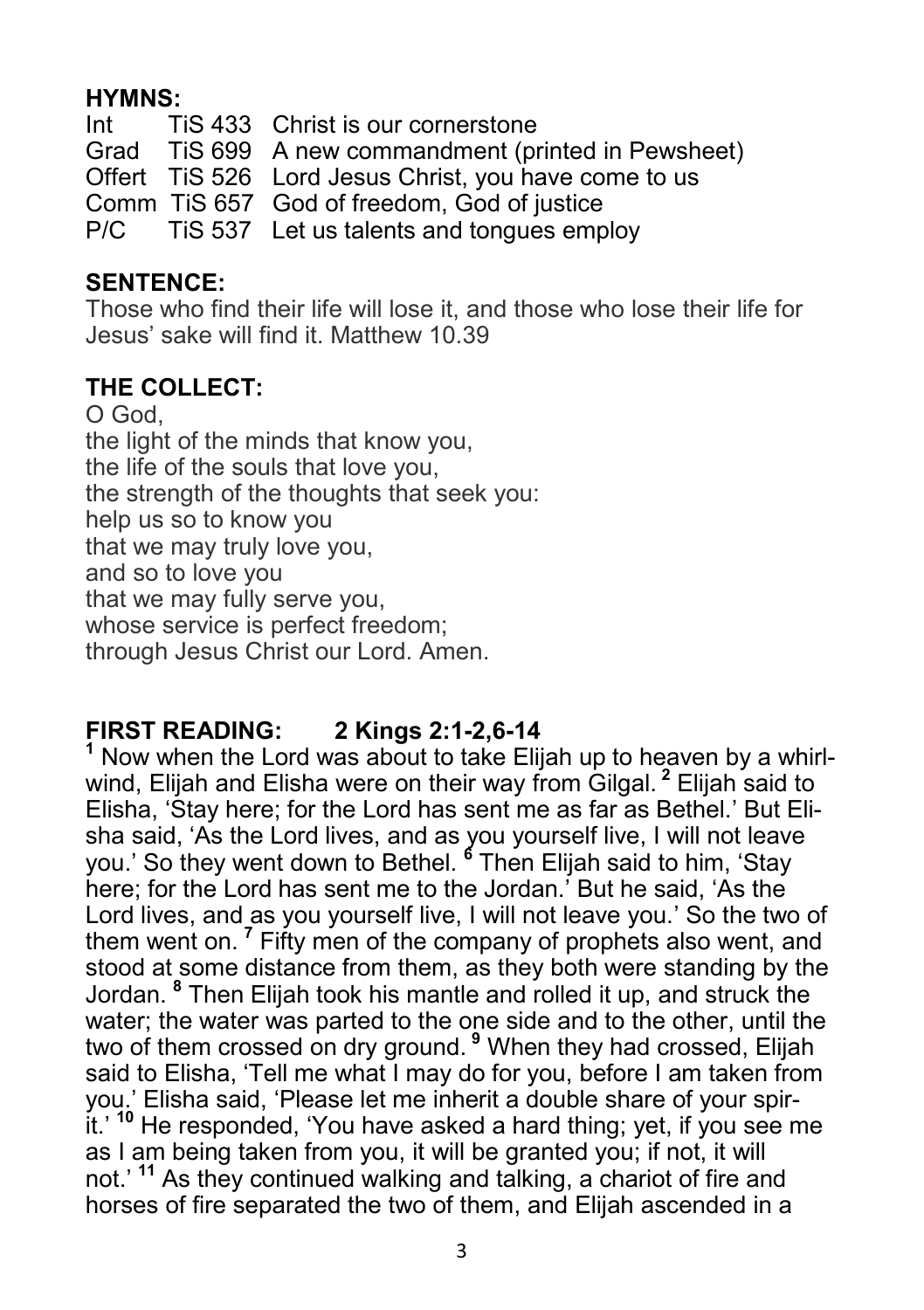whirlwind into heaven. **<sup>12</sup>** Elisha kept watching and crying out, 'Father, father! The chariots of Israel and its horsemen!' But when he could no longer see him, he grasped his own clothes and tore them in two pieces. **<sup>13</sup>** He picked up the mantle of Elijah that had fallen from him, and went back and stood on the bank of the Jordan. **<sup>14</sup>** He took the mantle of Elijah that had fallen from him, and struck the water, saying, 'Where is the Lord , the God of Elijah?' When he had struck the water, the water was parted to the one side and to the other, and Elisha went over.

For the word of the Lord: **Thanks be to God.**

# **PSALM 77:1-2,11-20**

**1** I call to my God, I cry out toward him: **I call to my God, and surely he will answer. 2** In the day of my distress I seek the Lord, I stretch out my hands to him by night: **my soul is poured out without ceasing, it refuses all comfort. <sup>11</sup>** I will declare the mighty acts of the Lord: **I will call to mind your wonders of old. <sup>12</sup>** I will think on all that you have done: **and meditate upon your works.** 13 Your way, O God, is holy: **who is so great a god as our God? <sup>14</sup>** You are the God that works wonders: **you made known your power among the nations; <sup>15</sup>** By your mighty arm you redeemed your people: **the children of Jacob and Joseph**. **<sup>16</sup>** The waters saw you, O God, the waters saw you and were afraid: **the depths also were troubled. <sup>17</sup>** The clouds poured out water, the heavens spoke: **and your arrows darted forth. <sup>18</sup>** The voice of your thunder was heard in the whirlwind: **your lightnings lit the world, the earth shuddered and quaked. <sup>19</sup>** Your way was in the sea, your path in the great waters: **and your footsteps were not seen. <sup>20</sup>** You led your people like sheep: **by the hand of Moses and Aaron.**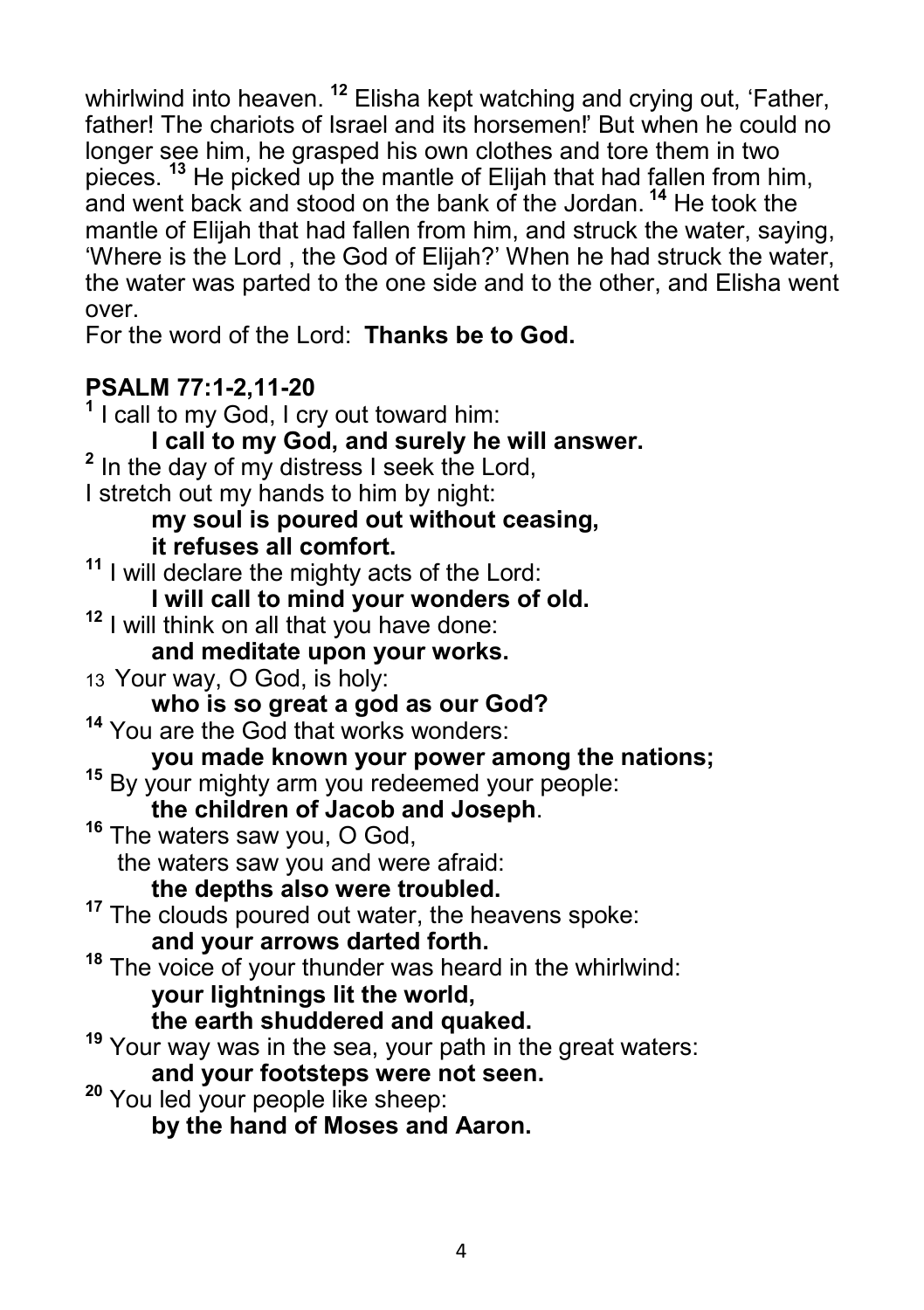## **SECOND READING: Galatians 5.1,13-25**

<sup>1</sup> For freedom Christ has set us free. Stand firm, therefore, and do not submit again to a yoke of slavery. **<sup>13</sup>** For you were called to freedom, brothers and sisters; only do not use your freedom as an opportunity for self-indulgence, but through love become slaves to one another. **<sup>14</sup>** For the whole law is summed up in a single commandment, 'You shall love your neighbour as yourself.' **<sup>15</sup>** If, however, you bite and devour one another, take care that you are not consumed by one another. **<sup>16</sup>** Live by the Spirit, I say, and do not gratify the desires of the flesh. **<sup>17</sup>** For what the flesh desires is opposed to the Spirit, and what the Spirit desires is opposed to the flesh; for these are opposed to each other, to prevent you from doing what you want. **<sup>18</sup>** But if you are led by the Spirit, you are not subject to the law. **<sup>19</sup>** Now the works of the flesh are obvious: fornication, impurity, licentiousness, **<sup>20</sup>** idolatry, sorcery, enmities, strife, jealousy, anger, quarrels, dissensions, factions, <sup>21</sup> envy, drunkenness, carousing, and things like these. I am warning you, as I warned you before: those who do such things will not inherit the kingdom of God. **<sup>22</sup>** By contrast, the fruit of the Spirit is love, joy, peace, patience, kindness, generosity, faithfulness, **<sup>23</sup>** gentleness, and self-control. There is no law against such things. **<sup>24</sup>** And those who belong to Christ Jesus have crucified the flesh with its passions and desires. **<sup>25</sup>** If we live by the Spirit, let us also be guided by the Spirit.

For the Word of the Lord: **Thanks be to God.**

# **THE GOSPEL: Luke 9:51-62**

Hear the Gospel of our Lord Jesus Christ according to Luke, chapter 9, beginning at the 51th verse.

## *Response* **Glory to you Lord Jesus Christ**

**<sup>51</sup>** When the days drew near for him to be taken up, Jesus set his face to go to Jerusalem. **<sup>52</sup>** And he sent messengers ahead of him. On their way they entered a village of the Samaritans to make ready for him; **<sup>53</sup>** but they did not receive him, because his face was set towards Jerusalem. **<sup>54</sup>** When his disciples James and John saw it, they said, 'Lord, do you want us to command fire to come down from heaven and consume them?' **<sup>55</sup>** But he turned and rebuked them. **<sup>56</sup>** Then they went on to another village. **<sup>57</sup>** As they were going along the road, someone said to him, 'I will follow you wherever you go.' **<sup>58</sup>** And Jesus said to him, 'Foxes have holes, and birds of the air have nests; but the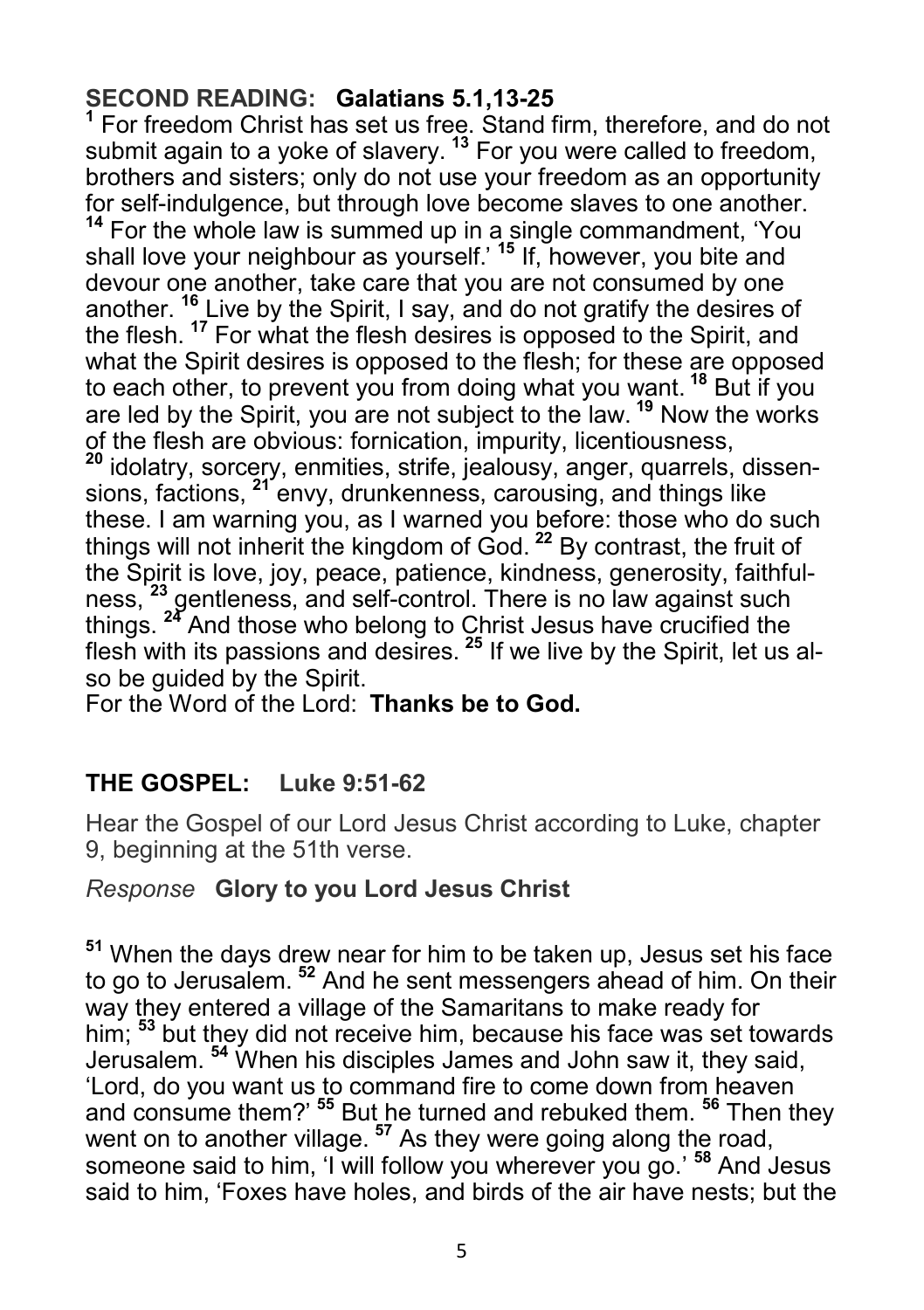Son of Man has nowhere to lay his head.' **<sup>59</sup>** To another he said, 'Follow me.' But he said, 'Lord, first let me go and bury my father. **<sup>60</sup>** But Jesus said to him, 'Let the dead bury their own dead; but as for you, go and proclaim the kingdom of God.' **<sup>61</sup>** Another said, 'I will follow you, Lord; but let me first say farewell to those at my home.' **<sup>62</sup>** Jesus said to him, 'No one who puts a hand to the plough and looks back is fit for the kingdom of God.'

For the Gospel of the Lord. **Praise to you Lord Jesus Christ.**



#### **A NEW COMMANDMENT**

A new commandment I give unto you. That you love one another, as I have loved you That you love one another, as I have loved you By this shall all men know that you are my disciples, If you have love one for another By this shall all men know that you are my disciples, If you have love one for another.

Jesus, we love you; please help us today That we love one another, as you have loved us, That we love one another, as you have loved us. We pray that our lives will show that we are your children If we have love one for another. We pray that our lives will show that we are your children If we have love one for another.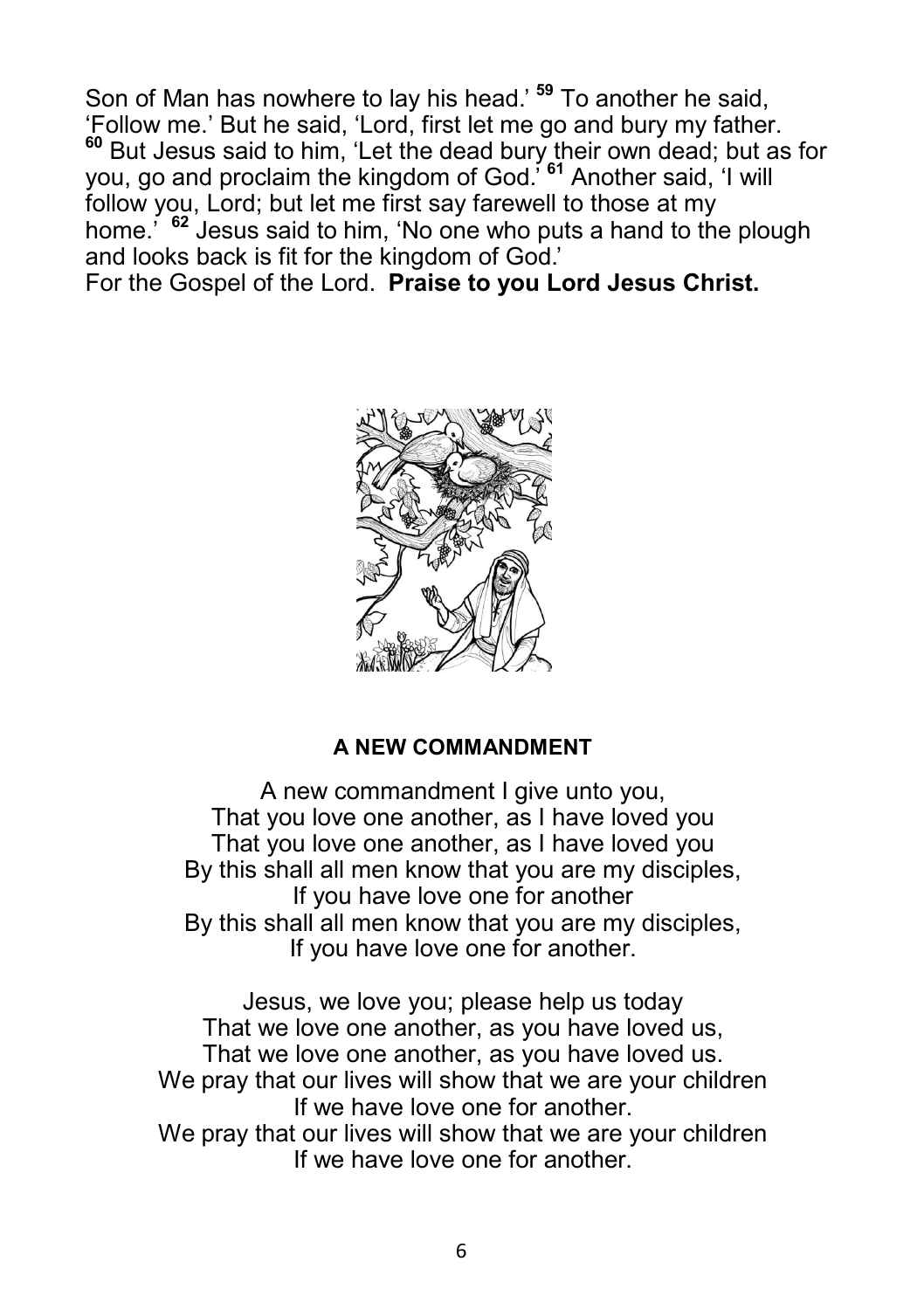# **CYCLE OF PRAYER**

*Our World: Peace especially in Ukraine.* Week of Prayer for Christian Unity. Prime Minister Albanese and the new Government of Australia

#### *The Church:*

Province of the Episcopal Church of Sudan *Primate* Abp Ezekiel Kumir Kondo Parkside: Ali Wurm, Deirdre Ragless.

Diocese of Willochra: Anglicare-Willochra: Louise Lang (Andrew), the

Committee; Mission Agencies of our Church including ABM, BCA, CMS Diocese of The Murray: ac.care.

National: Wangaratta: Clarence Bester (Michelle).

St Bede's Mission and Ministry and Fr Gwilym.

#### *Prayer Requests from … for*

**Ros DeGaris Anne Duncanson Bev Hayes Jennette Hand Judy Nelson Kenneth Pretty Myrine Wilson. Mandy Garfitt**  Kathleen for **Hayley Wilson** and **John Brazil.** Ann for her sister-in-law **Michelle.**  Jennette for **Nicholas Bilske, Sarah.** Bev for **Jo Clarke.** Sue Henry Edwards for **Rhodri Bon Callum & Rhiannon Henry Edwards. Hans van der Vegt, Joyce Henry-Edwards and Margaret Madigan.** Georgie for **Tom, Tia, Alex & Donna Lee** Ann for **Ottley.**  Judith M for her sister-in-law's sister **Ros Davies.** Sigrid for **Karen**  Gwen for **Katrina Fischer** Rosemary for her daughters **Kathryn** and **Paula** Alan and Deborah for **Iris** (Alan's mother) Terry and Joyce Hemmings for **Colin** Raelene for **Cheryl** (terminally ill)

## *Faithful Departed:* Janet Sutherland

*Years Minds***:** Clement Gould, Arnold Stafford, Carol Carlson (26/6), Linda McDonald, Ian Wilson, Annie Wilson (27/6), Winifred Paterson, Sylvia Phillips, Frank Townley (28/6), Alexander Osbourne, Eddie Searle (30/6), Garry Dunn, Molly Pennington (2/7).